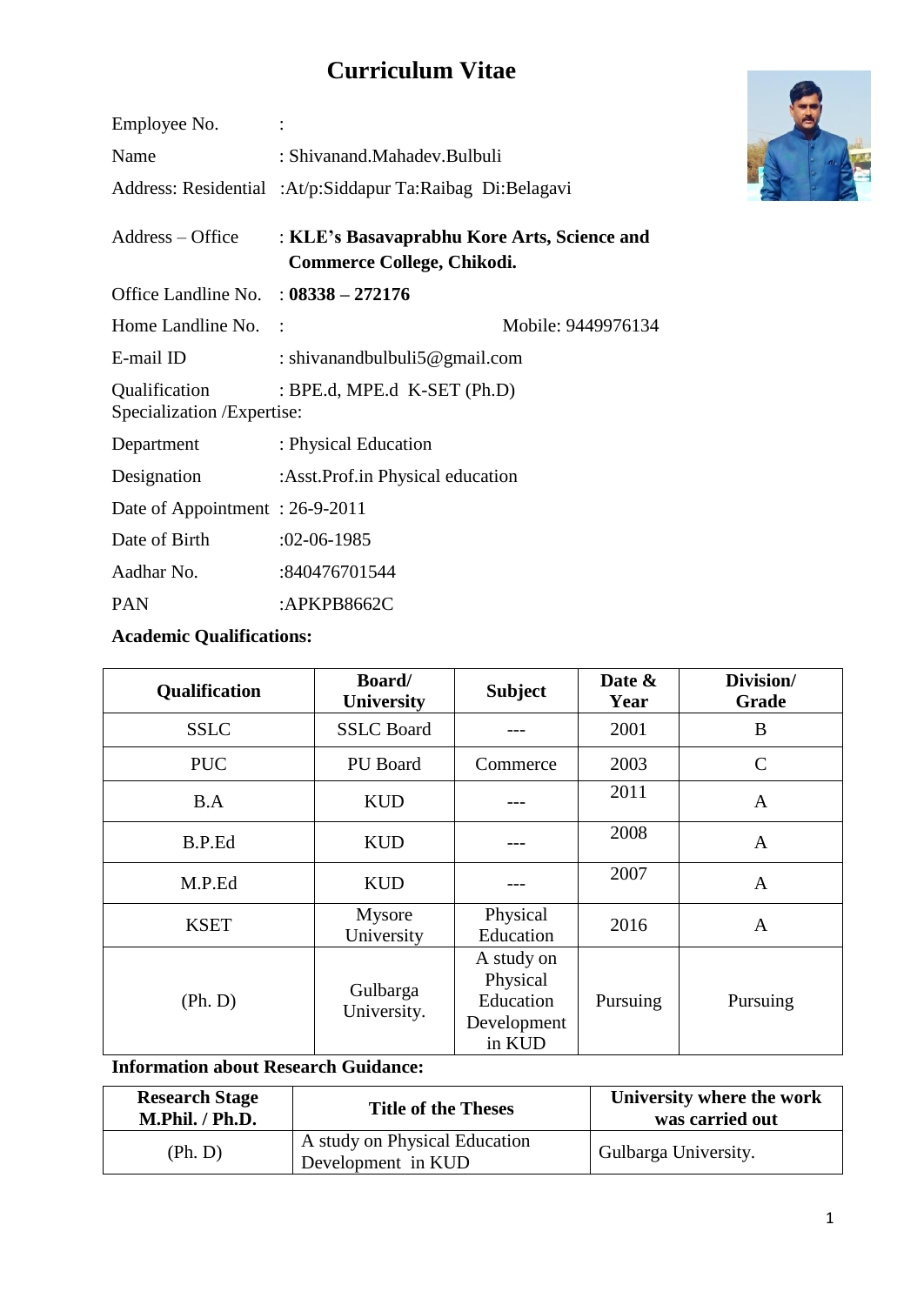## **Sports Achievements**

| Sl. no | Event    | <b>Achievements</b>                                                                                                                                                                                                |
|--------|----------|--------------------------------------------------------------------------------------------------------------------------------------------------------------------------------------------------------------------|
|        | Handball | $\div$ One time senior National participation<br>on 2010 at Indore<br>$\div$ Five times University Blue & Four<br>times as a Captain<br>$\div$ Four times Single Zone winner with three<br>times Best Player Award |
| 2.     | Athletic | $\div$ 2 <sup>nd</sup> Place in 80 meters Hurdles in DPI state<br>level meet at Ballari in 1999<br>$\div$ 3 <sup>rd</sup> Place in Long Jump at K.A.J.C &<br>K.A.A Association Bangalore in 2000                   |

## **Represented the RCU as a Coach/Manager/Selection committee Member**

| Sl.No            | Year    | <b>Event</b>          | <b>Place</b> | <b>Represent as</b>         |
|------------------|---------|-----------------------|--------------|-----------------------------|
| 1.               | 2011-12 | <b>Athletics</b>      | Kolkatta     | Coach                       |
| 2.               | 2013-14 | Men-Handball          | Harugeri     | Selection committee member  |
| 3.               | 2013-14 | Men-Basket ball       | Kakinad      | Manager                     |
| $\overline{4}$ . | 2013-14 | Handball              | Ammangi      | <b>Resource Person</b>      |
| 5.               | 2014-15 | <b>Ball Badminton</b> | Kagwad       | Referee                     |
| 6.               | 2014-15 | <b>Tchouk Ball</b>    | Indore       | Manager                     |
| 7.               | 2014-15 | Women-Handball        | Nippani      | Selection committee member  |
| 8.               | 2014-15 | Men-Cricket           | Chikodi      | Selection committee member  |
| 9.               | 2014-15 | Women-Basketball      | Chennai      | Coach/Manager               |
| 10.              | 2014-15 | <b>Women-Netball</b>  | Chennai      | Manager                     |
| 11.              | 2014-15 | <b>Athletics</b>      | Raibag       | Referee                     |
| 12.              | 2014-15 | Volleyball            | Athani       | Official                    |
| 13.              | 2014-15 | <b>Women-Netball</b>  | Chikodi      | Selection committee member  |
| 14.              | 2014-15 | <b>Tchouk ball</b>    | Indore       | Coach                       |
| 15.              | 2015-16 | Men-Netball           | Nippani      | Selection committee member  |
| 16.              | 2015-16 | Men Handball          | Athani       | Selection committee member  |
| 17.              | 2015-16 | Women-Handball        | Shirguppi    | Selection committee member  |
| 18.              | 2015-16 | Handball              | Chikodi      | <b>Resource Person</b>      |
| 19.              | 2016-17 | Handball              | Raibag       | Selection committee member  |
| 20.              | 2016-17 | Men Net Ball          | Raibag       | Selection committee member  |
| 21.              | 2016-17 | Athletics             | Chennai      | Coach                       |
| 22.              | 2016-17 | Athletics             | Jamkahndi    | Official                    |
| 23.              | 2016-17 | Floor ball            | Kodagu       | Coach                       |
| 24.              | 2017-18 | Men Handball          | Athani       | Selection committee member  |
| 25.              | 2017-18 | Athletics             | Chikodi      | <b>Organizing Secretary</b> |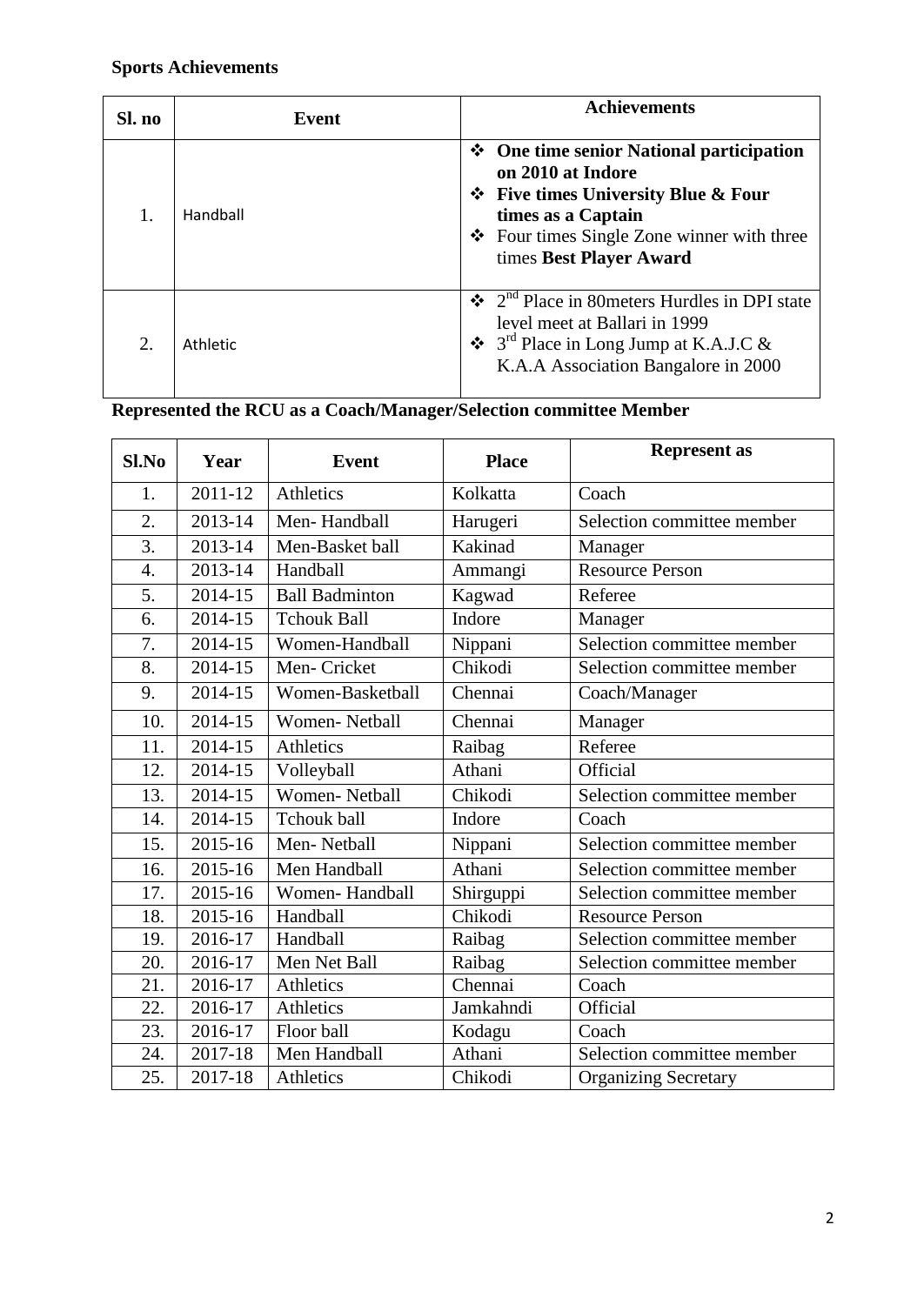## **Sports Conducted**

| SI.<br>N <sub>0</sub> | <b>Name of the Event</b>                                                      | Date                               | <b>Level</b>                      |
|-----------------------|-------------------------------------------------------------------------------|------------------------------------|-----------------------------------|
| 1.                    | Polytechnique State Level Athletic Sport Meet                                 | 2012                               | State level                       |
| 2.                    | Men-Kabaddi                                                                   | 1st & 2nd October 2012             | 1st Zone RCU                      |
| 3.                    | Men-Handball                                                                  | 9th & 10th October 2012            | Single Zone RCU                   |
| 4.                    | Kabaddi, Volleyball & Kho-Kho sveep<br>National voters day, Annual Sport meet | 8th & 9th February 2014            | Chikodi division<br>College level |
| 5.                    | Men Cricket selection                                                         | 15th & 16th November<br>2015       | Single Zone                       |
| 6.                    | Women- Netball Tournament cum selection                                       | 12th & 13th January 2015           | Single Zone RCU                   |
|                       | RCUB, Inter collegiate 6th Athletic Meet<br>2017-18                           | 15th, 16th & 17th February<br>2018 | RCU, Belagavi                     |

## **Presentations: Regional / National/ International**

| <b>Sl.no</b> | <b>Presentations'</b>                                                   | Year                             | <b>Level</b>                |
|--------------|-------------------------------------------------------------------------|----------------------------------|-----------------------------|
| ī.           | The Study on the benefits of the yoga on various<br>aspects.            | 2013                             | National                    |
| 2.           | Effect of FDI in Indian Economy                                         | 2014/ISBN-978-<br>81-930847-0-0  | International<br>conference |
| 3.           | Belagavi jilleya swatantra horatagararu -<br>Chennappa Siddappa Bulbuli | 2015/ ISBN-978-<br>81-930847-2-4 | National                    |
| 4.           | Aggression and Violence in sport                                        | 2016                             | National                    |
| 5.           | Yoga and sports injuries                                                | 2016                             | National                    |

## **Publications: Regional / National/ International**

| Sl.no | <b>Publications</b>                                                                                                                               | <b>Volume</b> /Year                                                                                                 | <b>Level</b>  |
|-------|---------------------------------------------------------------------------------------------------------------------------------------------------|---------------------------------------------------------------------------------------------------------------------|---------------|
| 1.    | A comparative study of sports competitive<br>anxiety among baseball players                                                                       | Golden research<br><b>Thoughts ISSN</b><br>22315063, Impact<br>factor:2.2052(UIF)<br>Volume -3/Issue-8/Feb-<br>2014 | International |
| 2.    | Wrestling a study on Karnataka University<br>Dharwad.Ferformance at All India Inter<br>University championships Level for Men<br>from 154to 2015. | ISSN:2277-3665 Impact<br>factor: 5.3149(UIF)<br>Volume-7 Issue-1<br>January-2018                                    | International |
| 3.    | Karnataka University: A Study on team<br>games performance of Men and Women in<br>All India inter-University<br>Since1953To2015.                  | ISSN:2277-3665 Impact<br>factor: 5.3149(UIF)<br>Volume-7 Issue-1<br>January-2018                                    | International |